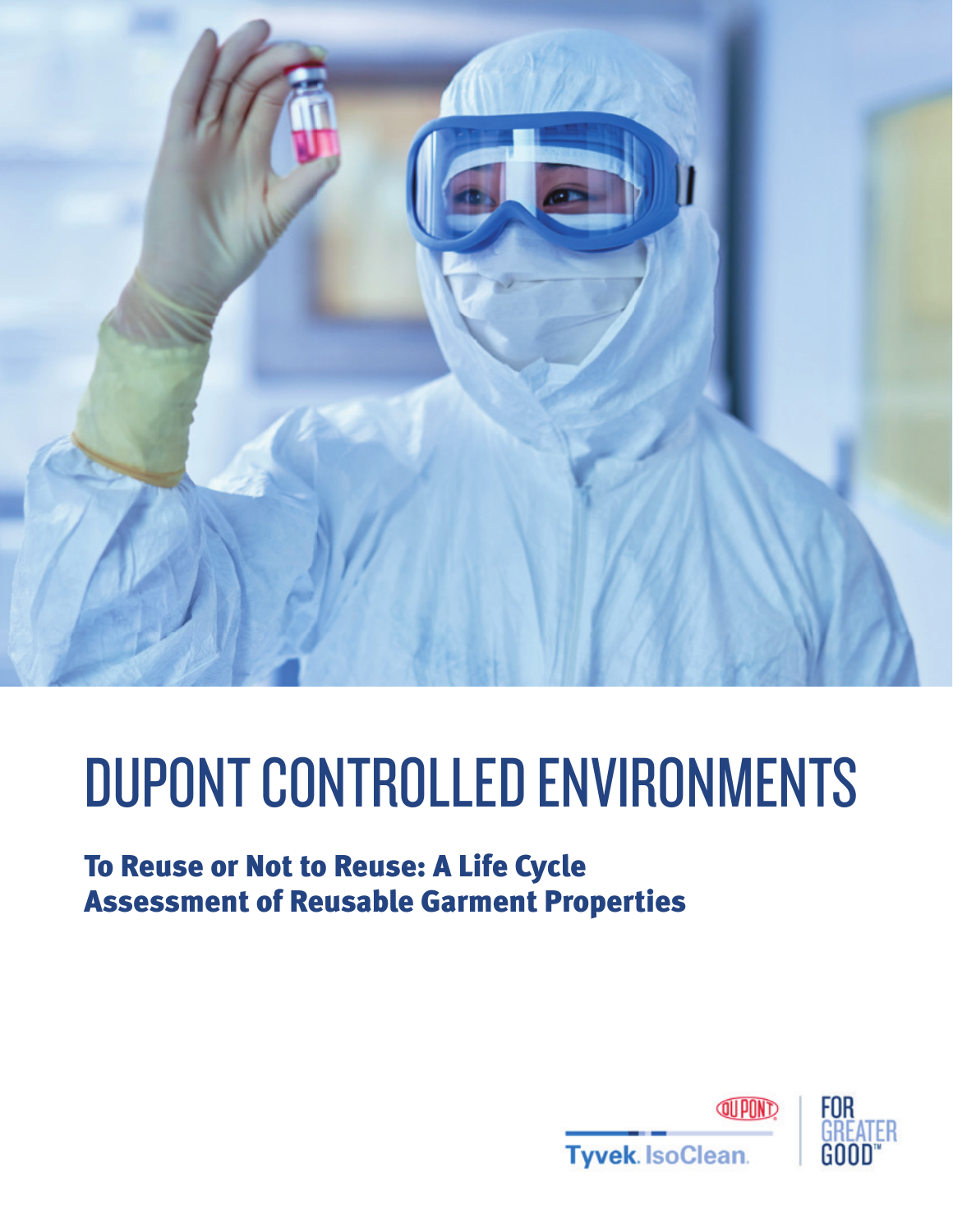# **Introduction**

Humans can be a source of contamination in cleanrooms and controlled environments;<sup>1</sup> thus cleanroom workers in aseptic environments are typically garbed head-to-toe in either sterile single-use or sterile reusable garments.<sup>2</sup>

The process of wearing, laundering and sterilizing reusable garments can impact their physical properties and change garment functionality. Laundering and wear abrade garment fibers. Simultaneously, changes to the polymers that make up the garments can occur at the molecular level. Although routine visual inspection is often part of garment quality evaluation programs, nonvisible properties also change with time.

When selecting reusable garments for use in cleanroom environments, it is important to understand how they will perform over their intended life cycle. Consideration of these properties should be part of the decision process for when to take reusable garments out of service.

Physical property data are often available for new cleanroom garments; however, there are less data available throughout the entire garment life cycle. To aid in garment choice, DuPont conducted a study of the physical properties of reusable cleanroom garments after a set number of laundering and gamma radiation exposure (sterilization) cycles. The results are outlined here.

# **Methodology**

Two sets of commercially branded, reusable coveralls were purchased for testing<sup>3</sup> and designated as Garment A and Garment B. Garments were made of woven polyester with integral carbon fiber for electrostatic decay properties. Garments were laundered<sup>4</sup> and subsequently exposed to gamma radiation; this was considered one cycle. This process was repeated for 30 cycles. Garments were removed for testing after pre-determined numbers of cycles (Figure 1). Not all properties were tested at the same frequency. Initial properties of the garments were either measured on "as-received" garments or garments that had been laundered one time, but not exposed to gamma radiation. Parameters for garment laundering and gamma exposure were consistent throughout the study.

Garments were not worn or exposed to simulated work scenarios between cycles. The effect of routine garment "wear and tear" was not part of this study.



Laundering and gamma exposure were conducted through 30 cycles.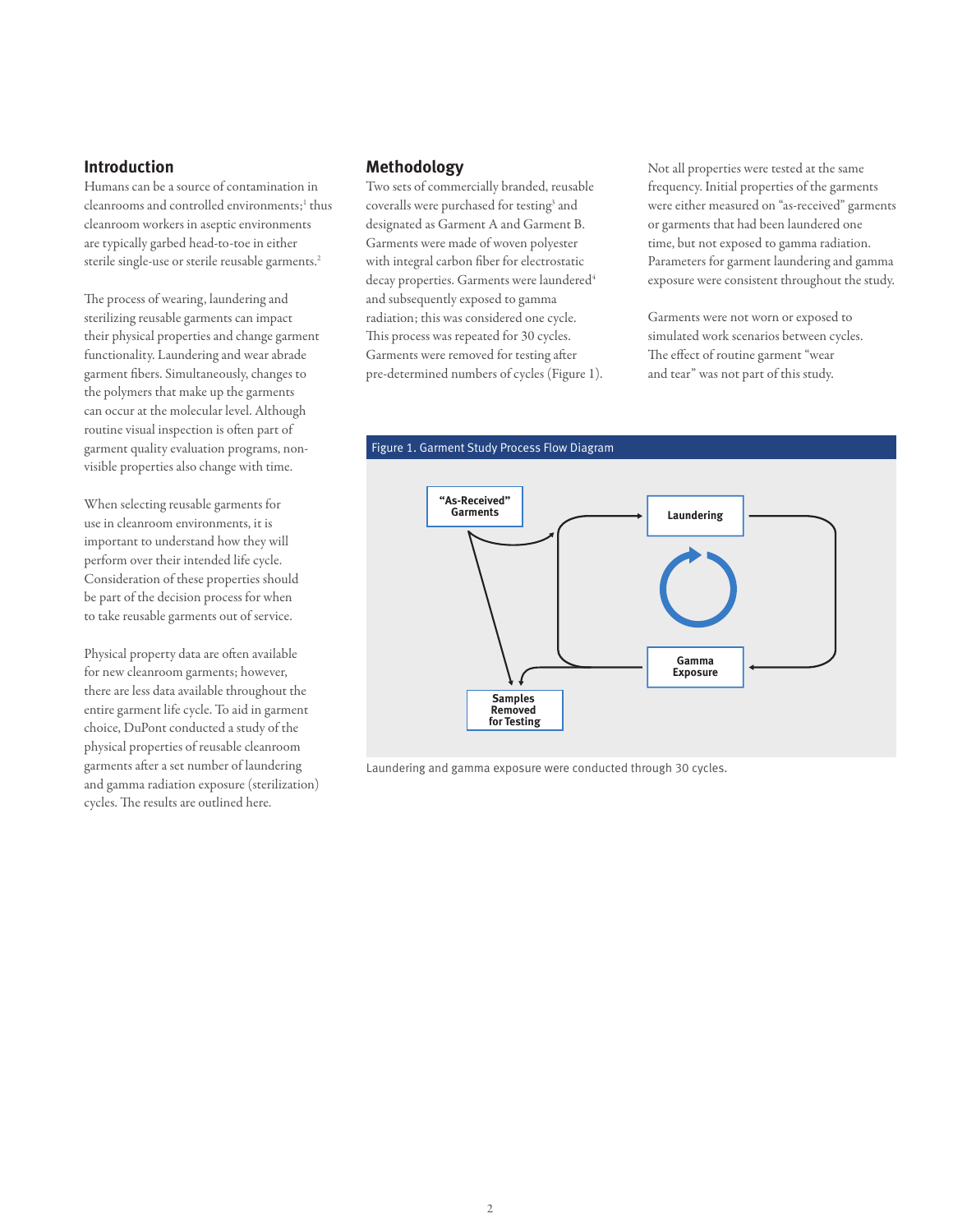A summary of the garment testing methods is shown in Table I. Testing was done at third-party laboratories.5 Results for property testing are shown with the average and the Bonferroni confidence interval on the mean. Changes in both absolute performance and variability within the garment population may factor into formulation of end-of-life criteria.

Certificates of processing (COP) for each gamma radiation exposure were received. Dose range per cycle was target minimum of 25 kGy and target maximum of 40 kGy. Received dose was calculated by summing the minimum received and maximum received doses per cycle, as indicated on the COPs. Mid-dose was calculated by averaging minimum and maximum dose per cycle (Figure 2).

# **Results and Discussion**

Properties related to protection, durability and comfort are shown below to indicate trends in garment and fabric performance after laundering and exposure to gamma radiation.

# **Radiation Dose and Polymer Molecular Weight**

The impact of gamma radiation exposure on a variety of polymers is well studied.7 Although multiple reaction mechanisms can occur simultaneously, there is typically a predominating reaction type. The extent and type of each reaction depend on many factors and combinations of factors, including:

- polymer composition (different polymers behave differently)
- presence or absence of air during irradiation
- crystallinity of the polymer and changes in crystallinity
- physical configuration (e.g., fiber, film or tubing)
- additional processing (e.g., laundering, calendering or surface treatment)
- presence of antioxidants or other additives in the polymers
- cumulative radiation dose

The two primary reaction mechanisms that occur in polyester (PET) after exposure to gamma radiation are chain scission and cross linking.8 Changes in the polymer makeup can result in changes to a garment's physical properties. To better understand which mechanism predominated under the conditions of this study, PET molecular

| Table I. Test Method Summary      |                          |
|-----------------------------------|--------------------------|
| <b>Test</b>                       | Test Method <sup>6</sup> |
| Particle Shedding via Helmke Drum | IEST RP-CC003.4          |
| Particle Dispersion (Body Box)    | <b>IEST RP-CC003.4</b>   |
| <b>Frazier Air Permeability</b>   | ASTM D737                |
| <b>Hydrostatic Head</b>           | AATCC TM127              |
| <b>Trapezoidal Tear Strength</b>  | <b>ASTM D5587</b>        |





Chart of cumulative minimum, maximum and mid radiation dose as a function of exposure cycle. Mid-dose was calculated by averaging minimum and maximum dose.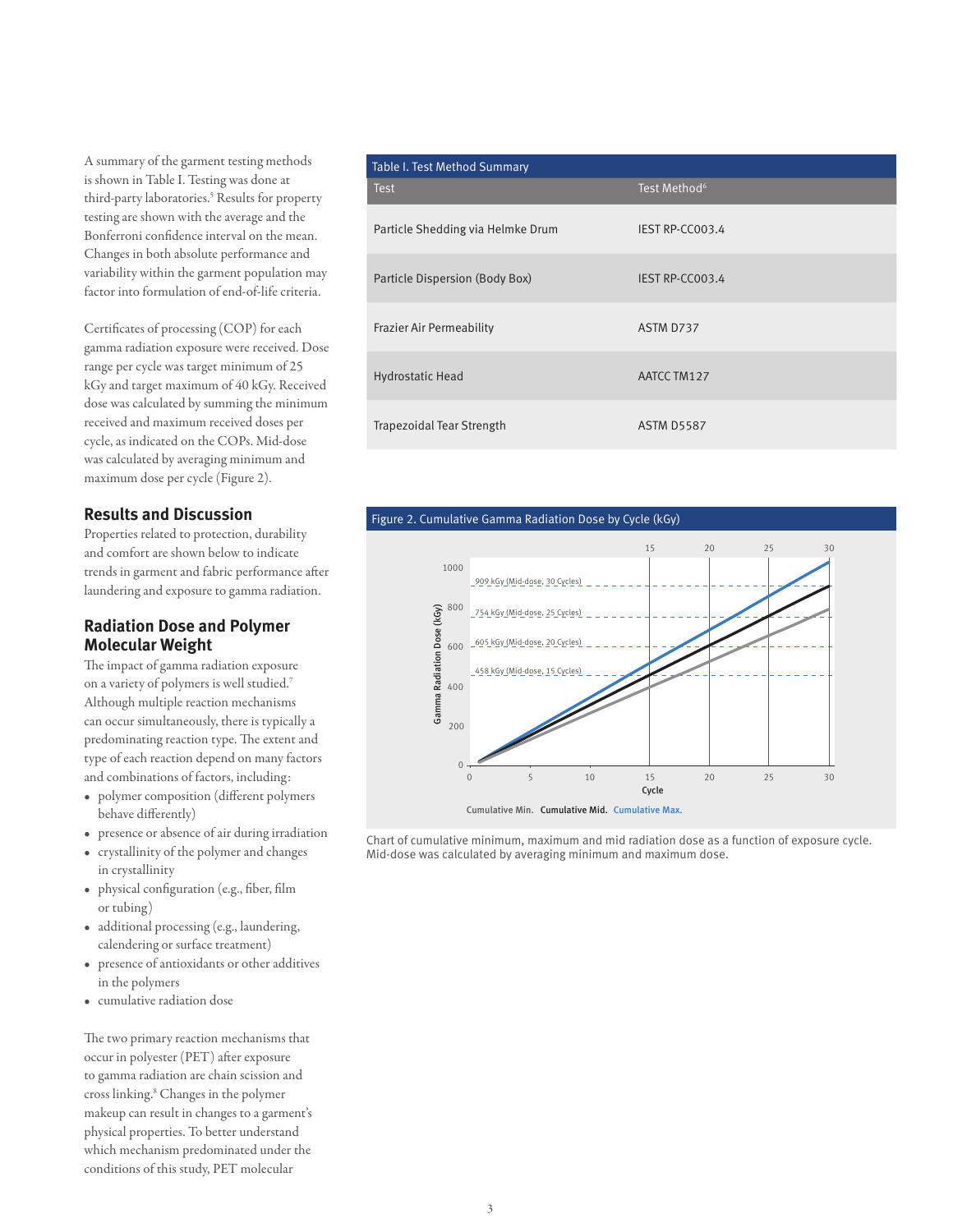weight was measured by size exclusion chromatography (SEC) using hexa-fluoroisopropanol (HFIP) as the solvent.<sup>9</sup>

Results for Garments A and B overlapped, so the data were grouped (Figure 3). Because the molecular weight of the PET decreased with laundering and exposure to gamma radiation, chain scission was the predominant mechanism. Because garments were both laundered and exposed to gamma radiation, these data include the simultaneous impact of both factors.<sup>10</sup>

# **Physical Properties**

Garment physical properties can be grouped into several categories: those related to protection, those related to durability, and those related to comfort.

#### **Protection**

The primary function of cleanroom garments is to protect a product or a process, but in some instances garments also protect the worker from hazards. To represent process protection, particle shedding was measured via the Helmke drum method (Figure 4), and particle dispersion via the Body Box method (Figure 5). To represent worker protection against incidental, aqueous splash, hydrostatic head was evaluated (Figure 6).

During the course of testing, neither Garment A nor Garment B tumbled uniformly in the Helmke drum. Both became tangled in the test apparatus. To minimize variability in fiber-shedding results due to non-uniform garment tumbling, swatches measuring 20 x 30 cm were cut from the test garments and tumbled instead.

Because of the impact of cut edges on shedding behavior, particle shedding data based on swatches cannot be extrapolated to whole garment performance.<sup>11</sup> However, swatch data can be evaluated for performance trends. The data shows that particle shedding increased after 25 cycles, or exposure to cumulative mid-dose of 754 kGy, but was fairly consistent until that point.





Number Average Polymer Molecular Weight (Daltons) for Garments A & B



Figure 4. Helmke Particle Shedding of Swatches (≥ 0.5µm)

Helmke Drum Particle Shedding

Note: Shedding measured on 20 x 30 cm swatches, not full garments. Swatch data is not necessarily scalable to full garment categorical performance due to impact of edges.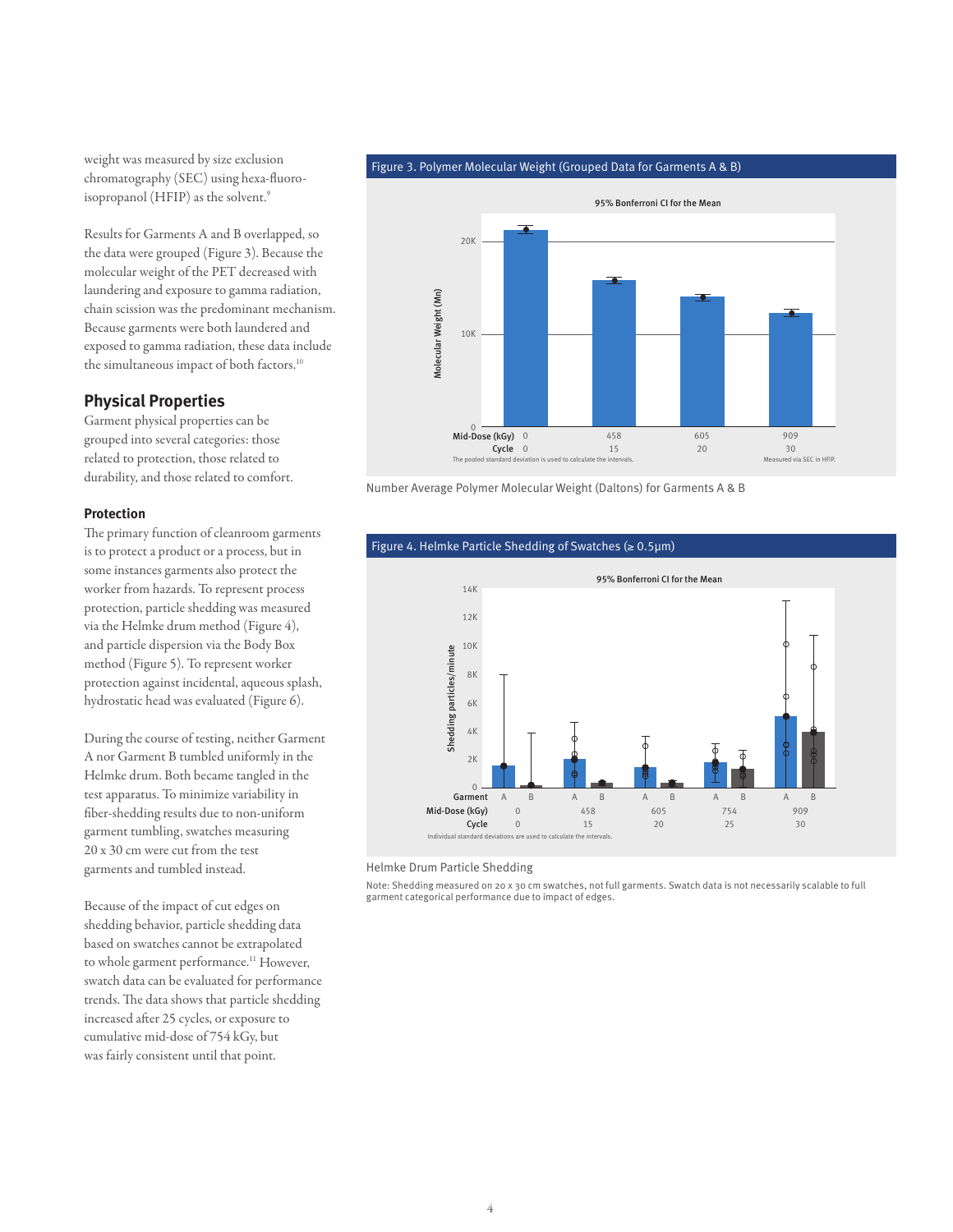Body Box testing measures not only particle generation from the garment, but can also indicate its function as a particle barrier. In this test, a fully garbed test subject conducts a series of movements inside a box supplied with HEPA-filtered air. Air in the box is sampled by a particle counter, and shedding rate is reported as a function of activity, and as a total rate for all activities<sup>12</sup> conducted during the test. This data also showed a shift in performance after increased cycles of laundering and gamma radiation exposure (Figure 5).

Both the Helmke and Body Box data show an increase in both amount and variability of shedding.13 Cleanroom operators who are sensitive to particle shedding should consider establishing a monitoring program to determine when garment performance no longer meets use requirements. Particle sizes typically monitored in a cleanroom are too small to be visible to the naked eye, so visual inspection alone will not necessarily indicate an increase in garment shedding.

Hydrostatic head was used to evaluate fabric performance against an aqueous challenge. Fabric was subjected to a water column of increasing pressure until three drops penetrated the fabric. The data show a drop in performance as a function of exposure to laundering and gamma radiation. If garments are considered for incidental, light aqueous splash protection, understanding the use requirements per cycle is important.<sup>14</sup>

#### Figure 5. Body Box Evaluation—Sum of Shedding for All Activities



Body Box testing—sum of total particles/minute shedding rate for all activities specified in the method



Hydrostatic head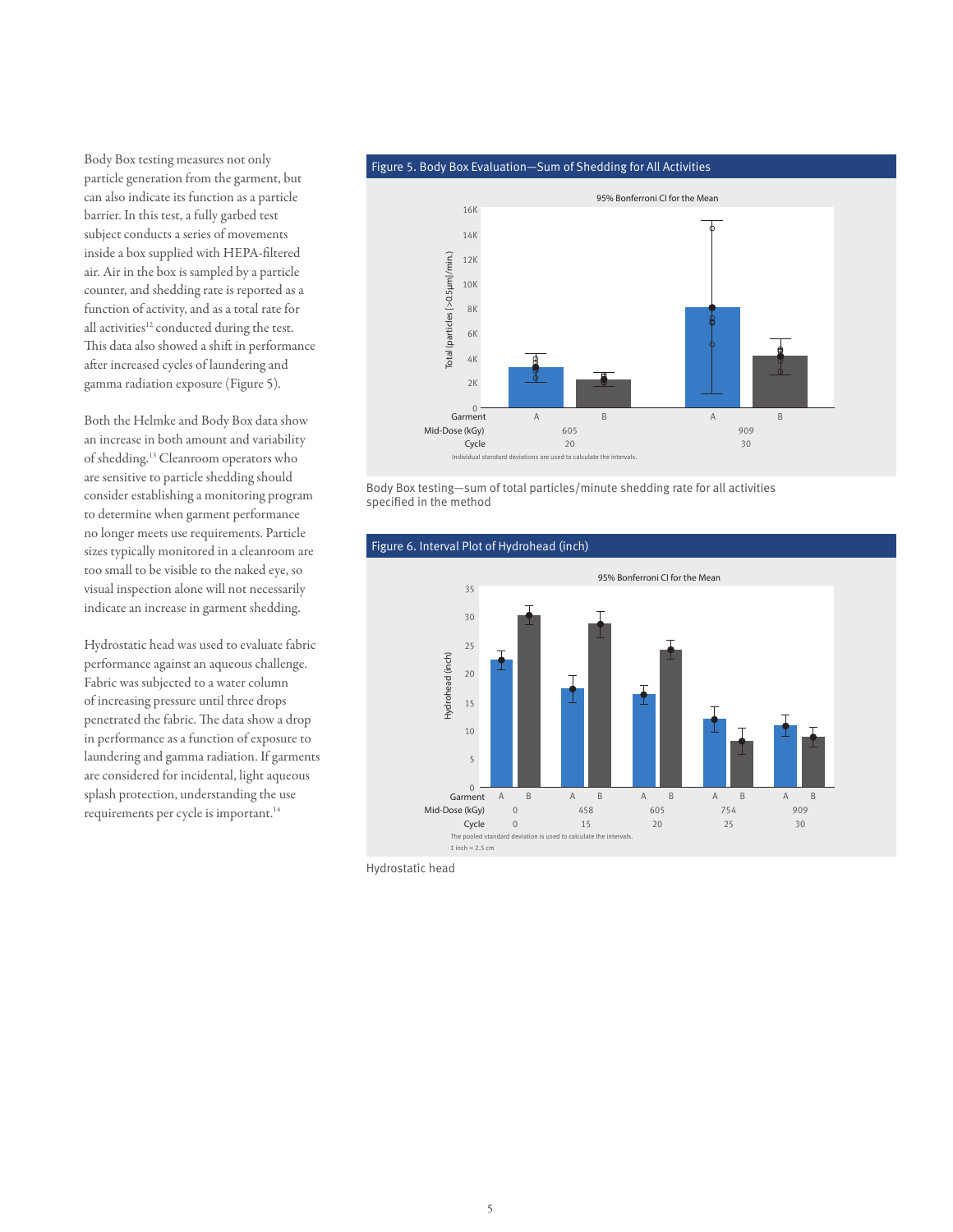# **Durability**

Durability is another aspect of garment performance. Garments should withstand normal "wear and tear." Without adequate durability, garment breach is possible. To understand the impact of laundering and exposure to gamma radiation on garment durability, trapezoidal tear strength was measured (Figures 7 and 8). Cross direction (CD) tear strength is shown in Figure 7 while machine direction (MD) tear strength is shown in Figure 8.15 Often in woven garments, there are different constructions in the two directions, so differences in tear values between MD and CD are expected.

Testing showed that garment durability decreases with increasing cycles of laundering and exposure to gamma radiation. Reducing potential impact from garment tearing is important, especially in cleanrooms and controlled environments where workers may have physical activities such as climbing stairs or bending to monitor or adjust equipment.

#### Figure 7. CD Trapezoidal Tear Strength  $(lb)$



Cross Direction (CD) Trapezoidal Tear Strength



Machine Direction (MD) Trapezoidal Tear Strength

# Figure 8. MD Trapezoidal Tear Strength (lb $_i$ )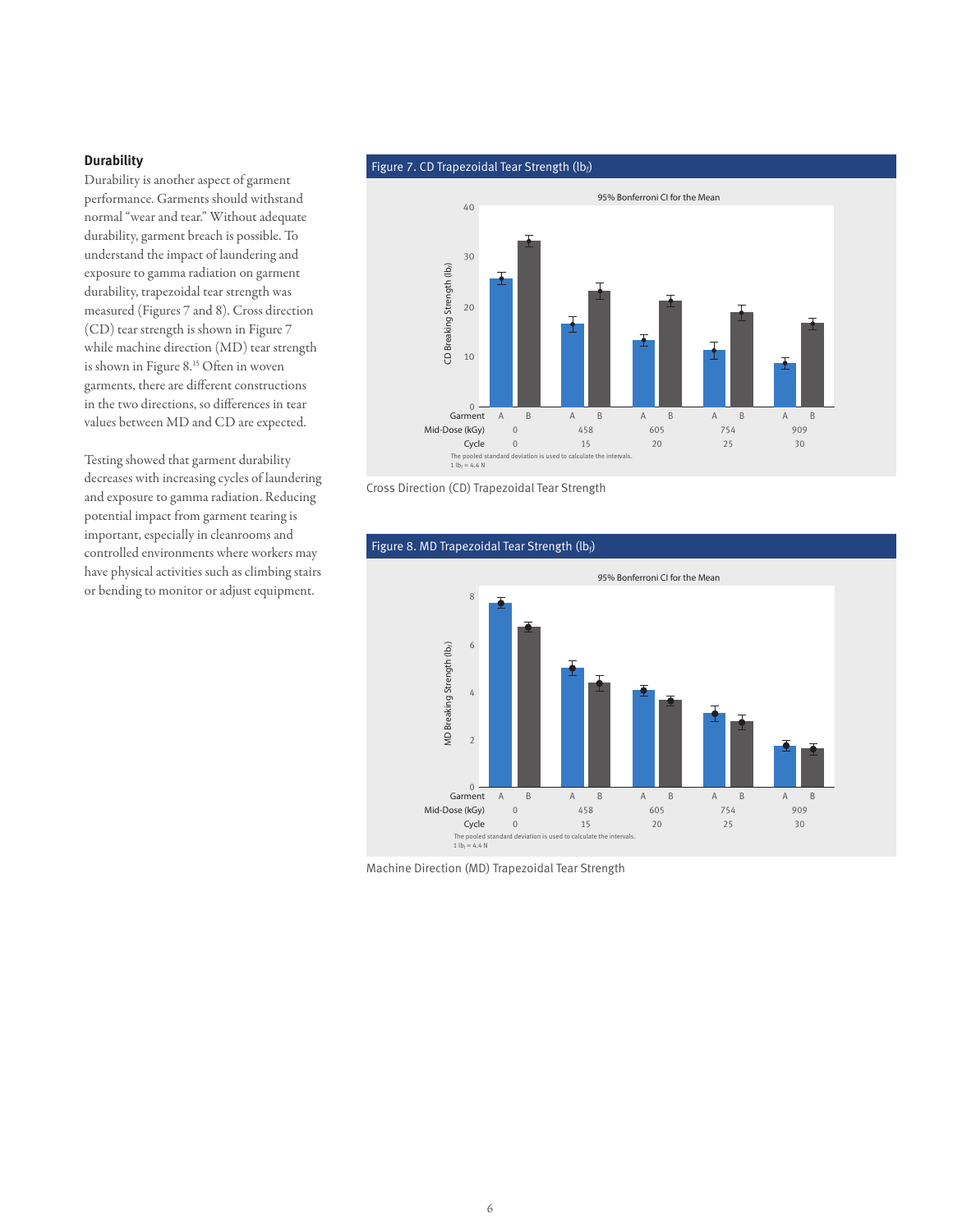## **Comfort**

Garment performance related to worker comfort was also evaluated. Though assessment of garment comfort encompasses a wide variety of fabric test methods, air permeability provides information on air movement through a garment. Frazier air permeability is shown in Figure 9.16 The results show increasing air permeability with increasing exposure to laundering and gamma radiation. This can be contrasted with the decrease in hydrostatic head performance previously described. Worker comfort is an important feature in garment assessment; however, it is important to understand the trade-off between air permeability and barrier. Is a garment with increased air permeability still providing the required barrier performance?

## **Key Takeaways**

The data outlined here demonstrate that garment properties do change after a number of laundering and gamma exposure cycles. These changes are not always visible to the naked eye, so visual garment inspection alone may not be sufficient to understand garment performance.

Based on these findings, the following guidelines are recommended:

- Consider performance data *over the entire garment life cycle*.
- Enact testing protocols to monitor the performance of garments as they age, based on the risk assessments and needs of each individual cleanroom.
- Establish criteria for taking garments out of service when they no longer meet functionality requirements.

*Please note: Since garment requirements vary by cleanroom operation, establishing initial and ongoing fitness for use is the responsibility of the end user. Garment assessment may require evaluation of additional information beyond what is presented here. For example, seams and closures may have lower barrier properties than fabric. This difference was not specifically assessed in this study. Properties of garments and fabrics subjected to other conditions, including different sterilization methods, may also vary.* 

#### Figure 9. Frazier Air Permeability ( $\text{ft}^3/\text{ft}^2$ -min.)



Frazier Air Permeability (ft<sup>3</sup>/ft<sup>2</sup>-min.)